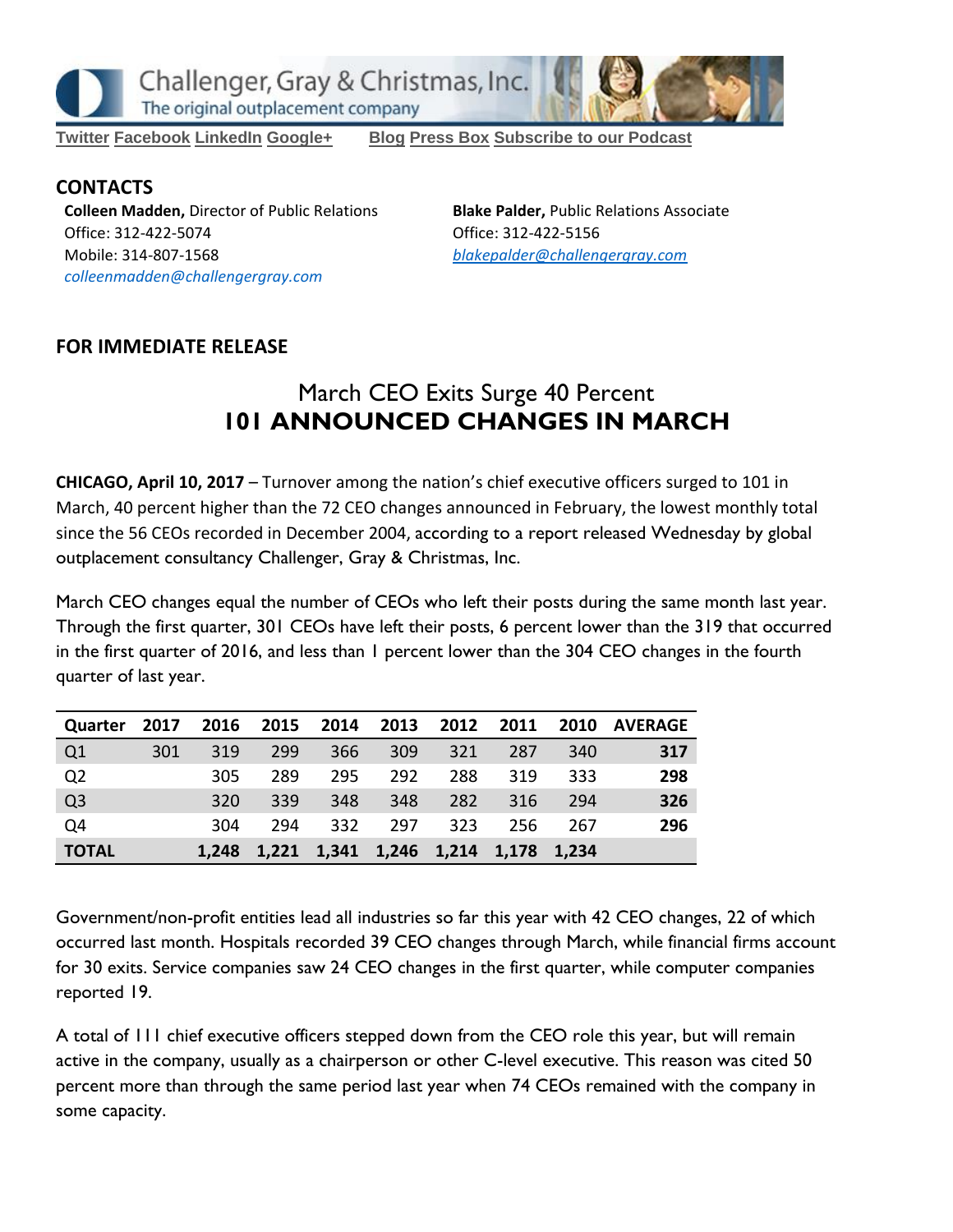"Companies typically want their leaders to remain for a period to ensure a smooth transition of responsibilities. We're seeing an increase in companies who keep their chief executives around in some other leadership role within the company, whether that by a chairperson or board member, or chief technical or development officer.

"Company founders who have performed the role of CEO also stay on with the company once growth calls for outside talent to lead the company," said John Challenger, chief executive officer of global outplacement and executive coaching firm Challenger, Gray & Christmas, Inc.

Another 80 CEOs have retired this year, while 51 have resigned. Thirty CEOs found new positions in other companies in the first quarter.

California companies reported the majority of turnover this year with 41 CEO departures, 19 occurred in March. Texas, Colorado and New York each accounted for 7 chief executive exits last month. Massachusetts and Pennsylvania each saw 6 CEOs step down in March.

One notable CEO change that was announced in March came from Yahoo. The struggling tech giant, recently plagued by security breaches impacting 1 billion accounts, will replace CEO Marissa Mayer with IAC's CFO Thomas McInerney once the Verizon deal has closed.

# # #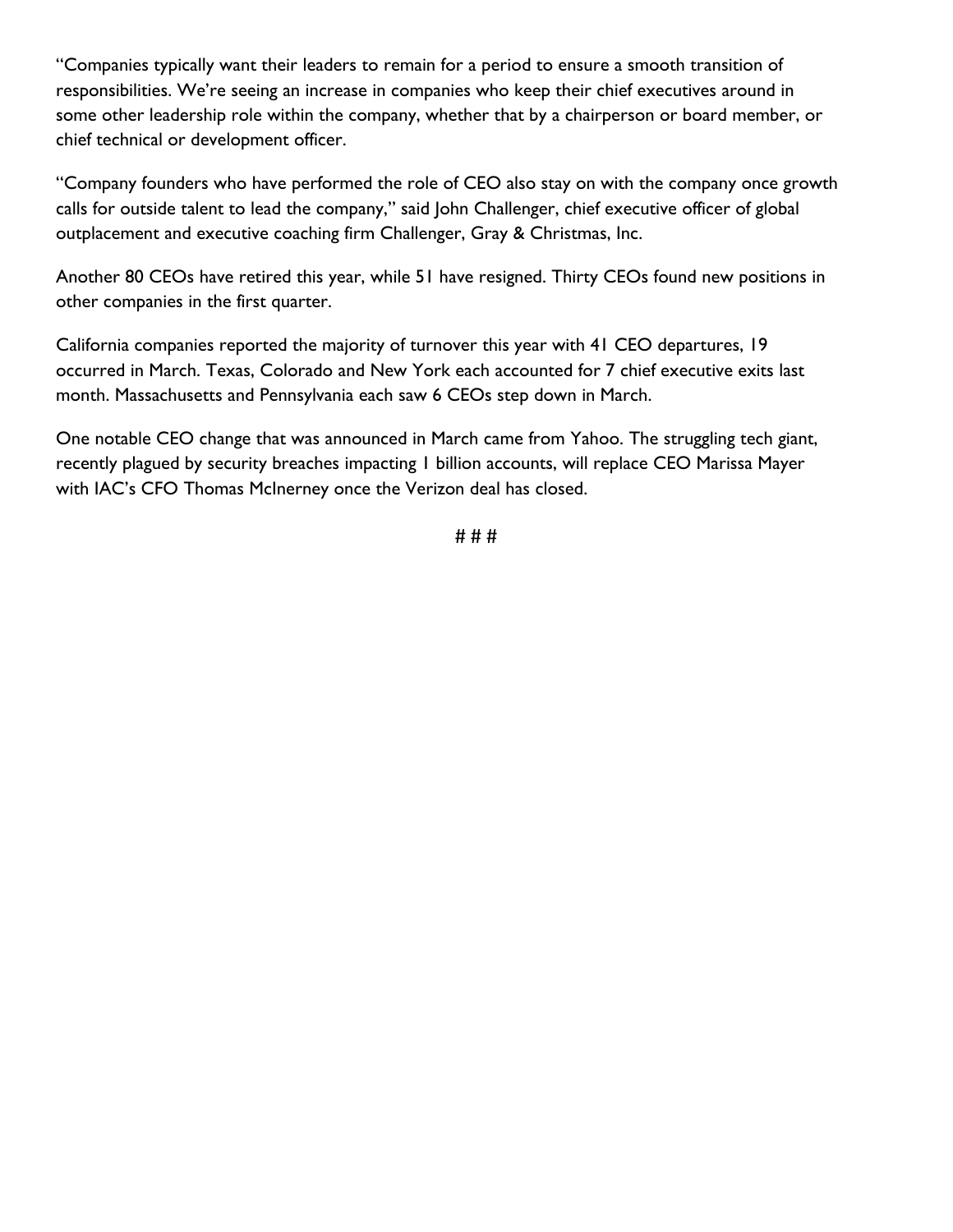#### **CEO DEPARTURES**

## **By Month**

|                 | 2017 | 2016  | 2015  | 2014  | 2013  | 2012  | 2011  |
|-----------------|------|-------|-------|-------|-------|-------|-------|
| January         | 128  | 131   | 110   | 131   | 113   | 123   | 96    |
| <b>February</b> | 72   | 87    | 94    | 112   | 110   | 104   | 92    |
| <b>March</b>    | 101  | 101   | 95    | 123   | 86    | 94    | 99    |
| <b>April</b>    |      | 108   | 97    | 94    | 94    | 90    | 103   |
| <b>May</b>      |      | 100   | 90    | 98    | 104   | 99    | 103   |
| June            |      | 97    | 102   | 103   | 94    | 99    | 113   |
| July            |      | 92    | 128   | 105   | 128   | 83    | 104   |
| <b>August</b>   |      | 109   | 107   | 119   | 113   | 104   | 104   |
| September       |      | 119   | 104   | 124   | 107   | 95    | 108   |
| <b>October</b>  |      | 99    | 94    | 122   | 104   | 108   | 91    |
| <b>November</b> |      | 106   | 86    | 103   | 94    | 112   | 82    |
| <b>December</b> |      | 99    | 114   | 107   | 99    | 103   | 83    |
| <b>TOTAL</b>    | 301  | 1,248 | 1,221 | 1,341 | 1,246 | 1,214 | 1,178 |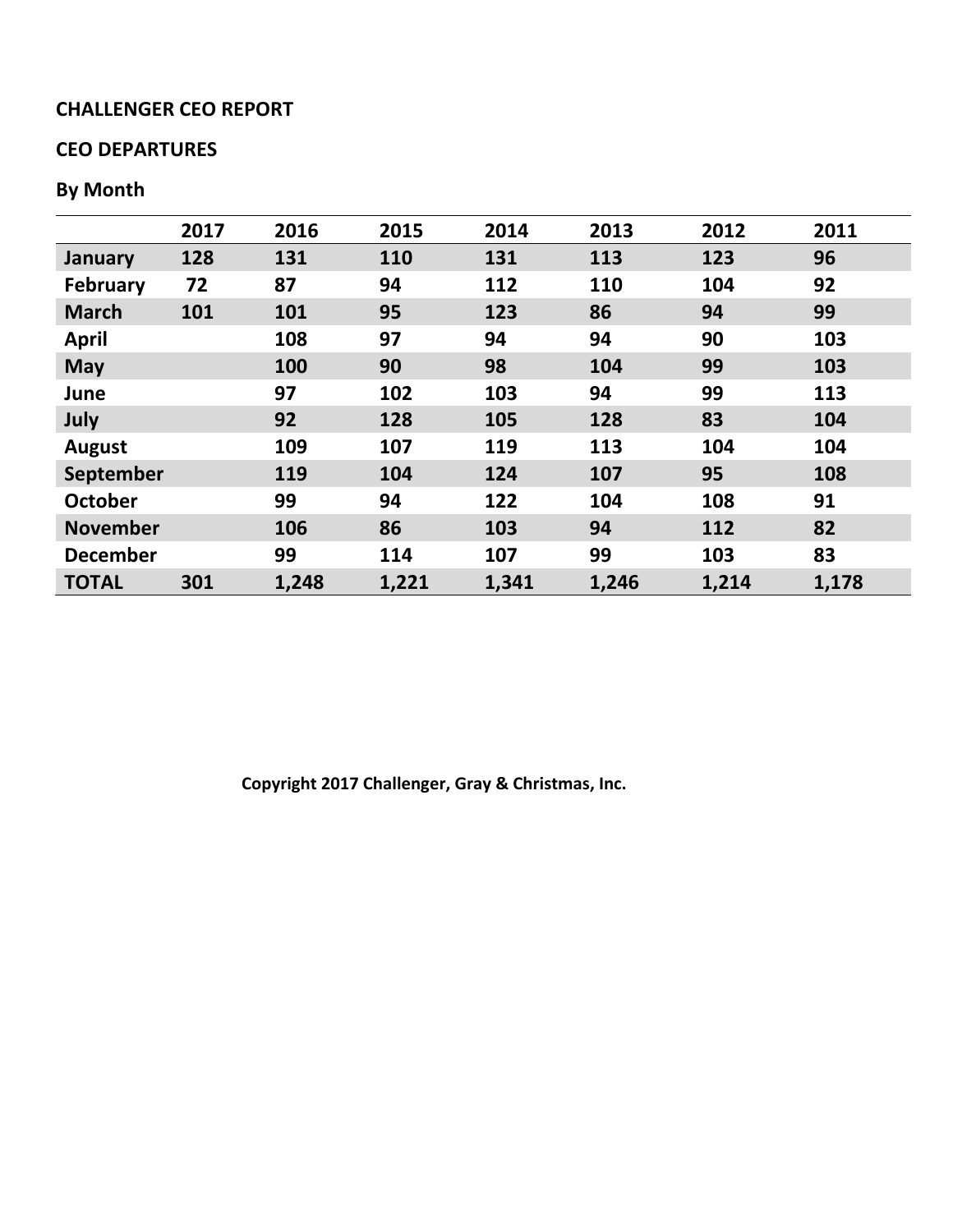## **CEO DEPARTURES**

By Industry

|                              | 16-Mar                  | 17-Feb         | 17-Mar         | <b>Jan-Mar 2016</b> | <b>Jan-Mar 2017</b> |
|------------------------------|-------------------------|----------------|----------------|---------------------|---------------------|
| Aerospace/Defense            | $\mathbf{1}$            | $\mathbf{1}$   | $\mathbf{1}$   | $\overline{2}$      | 3                   |
| <b>Apparel</b>               |                         |                |                | $\mathbf{1}$        | $\overline{0}$      |
| <b>Automotive</b>            | $\overline{\mathbf{3}}$ |                | $\overline{2}$ | 5                   | $\overline{3}$      |
| Chemical                     | $\mathbf{1}$            |                |                | $\overline{2}$      | $\mathbf{1}$        |
| <b>Commodities</b>           |                         |                |                | $\mathbf{1}$        | $\mathbf 0$         |
| Computer                     | 9                       | $\overline{7}$ | 8              | 28                  | 25                  |
| <b>Construction</b>          | $\mathbf{1}$            |                |                | $\overline{3}$      | $\overline{2}$      |
| <b>Consumer Products</b>     | $\overline{7}$          |                | $\overline{2}$ | 10                  | 5                   |
| <b>Electronics</b>           |                         | 3              |                | $\overline{2}$      | 6                   |
| <b>Energy</b>                | $\overline{2}$          | 4              | 3              | 9                   | 8                   |
| Entertainment/Leisure        | $\overline{4}$          | 3              | $\overline{4}$ | 21                  | 16                  |
| <b>Financial</b>             | 13                      | 8              | $\overline{4}$ | 36                  | 30                  |
| Food                         | 3                       | 3              | 6              | 6                   | 13                  |
| <b>Government/Non-Profit</b> | 20                      | 5              | 22             | 61                  | 42                  |
| <b>Health Care/Products</b>  | 3                       | $\overline{4}$ | 3              | 17                  | 19                  |
| <b>Hospitals</b>             | 17                      | 8              | 13             | 34                  | 39                  |
| <b>Industrial Goods</b>      | $\mathbf 1$             | 6              | $\overline{4}$ | 9                   | 14                  |
| <b>Insurance</b>             |                         | $\mathbf 1$    | $\overline{2}$ | $\overline{4}$      | $\overline{4}$      |
| <b>Legal</b>                 |                         |                |                | $\mathbf{1}$        | $\overline{2}$      |
| <b>Media</b>                 | $\mathbf{1}$            | 3              |                | $\overline{7}$      | $\overline{7}$      |
| Pharmaceutical               | $\overline{2}$          | $\overline{4}$ | 5              | 13                  | 15                  |
| <b>Real Estate</b>           | $\mathbf{1}$            | $\mathbf{1}$   | $\overline{2}$ | 6                   | $\overline{4}$      |
| <b>Retail</b>                | $\overline{4}$          | $\overline{4}$ | $\overline{4}$ | 12                  | 12                  |
| <b>Services</b>              | $\sqrt{4}$              | 3              | 13             | 12                  | 24                  |
| <b>Telecommunications</b>    | $\mathbf{1}$            |                | $\overline{2}$ | $\overline{3}$      | $\overline{2}$      |
| <b>Transportation</b>        | $\mathbf{1}$            | 4              | $\mathbf{1}$   | $\overline{7}$      | 8                   |
| <b>Utility</b>               | $\overline{2}$          |                |                | 7                   | $\mathbf 0$         |
| <b>TOTAL</b>                 | 101                     | 72             | 101            | 319                 | 301                 |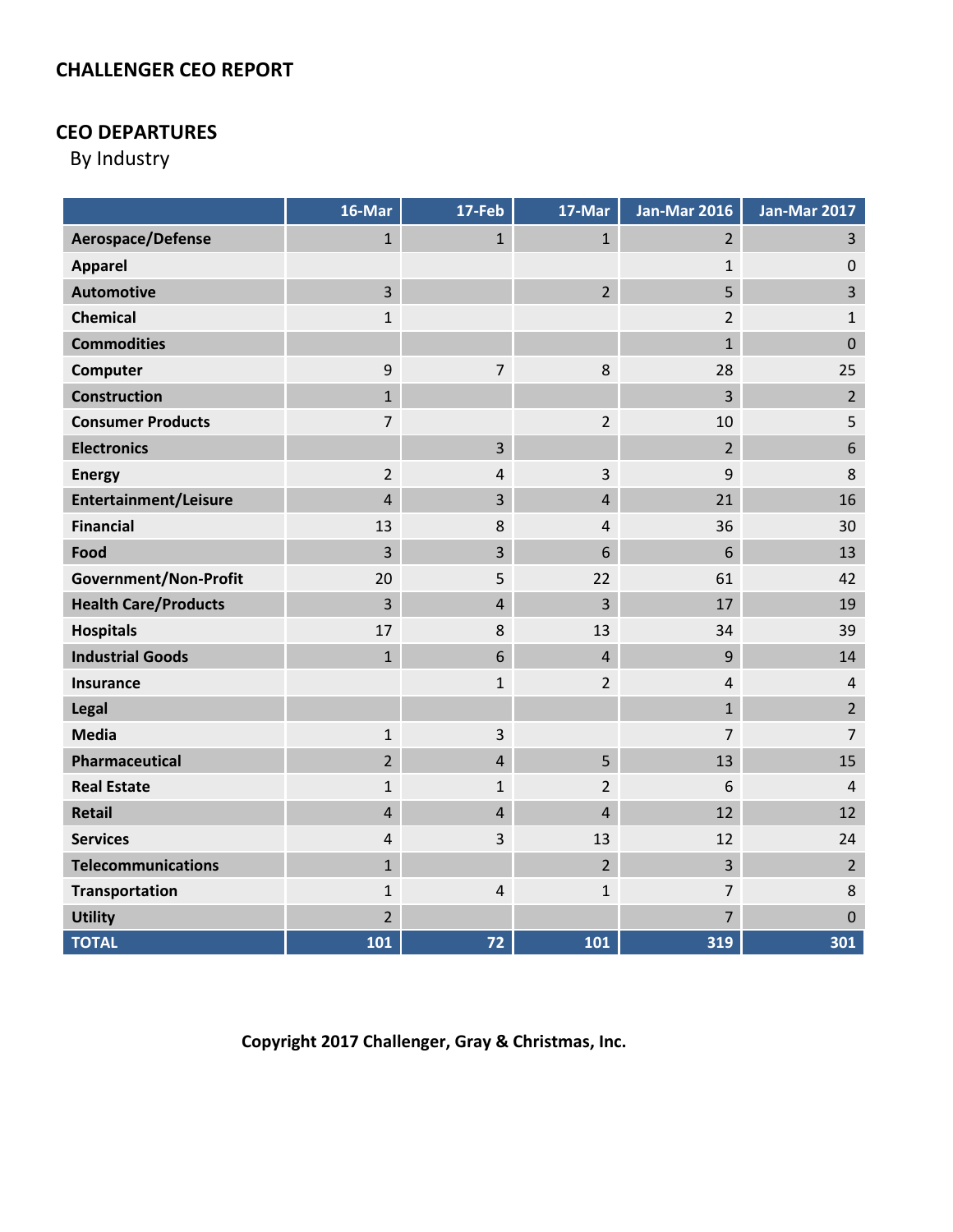## **CEO DEPARTURES**

By State

| <b>EAST</b>          | <b>March</b>             | <b>Year To Date</b> |
|----------------------|--------------------------|---------------------|
| <b>New York</b>      | 7                        | 21                  |
| <b>Massachusetts</b> | 6                        | 19                  |
| Pennsylvania         | 6                        | 18                  |
| <b>Maryland</b>      | $\overline{2}$           | 4                   |
| <b>New Jersey</b>    | $\overline{\mathcal{L}}$ | 4                   |
| <b>Connecticut</b>   | $\mathbf{1}$             | $\overline{2}$      |
| <b>Maine</b>         | $\overline{2}$           | $\overline{2}$      |
| Dist. of Columbia    |                          | $\mathbf{1}$        |
| <b>Vermont</b>       |                          | 1                   |
| <b>New Hampshire</b> | $\mathbf{1}$             | 1                   |
| <b>Rhode Island</b>  | $\mathbf{1}$             | 1                   |
| <b>Delaware</b>      |                          | 0                   |
| <b>Total</b>         | 28                       | 74                  |

| <b>MIDWEST</b>   | <b>March</b>   | <b>Year To Date</b> |
|------------------|----------------|---------------------|
| <b>Illinois</b>  | 5              | 14                  |
| <b>Missouri</b>  | $\overline{4}$ | 9                   |
| Ohio             | 3              | 8                   |
| <b>Minnesota</b> | $\mathbf{1}$   | 6                   |
| Michigan         |                | 5                   |
| Indiana          | $\mathbf{1}$   | 4                   |
| Wisconsin        | $\mathbf{1}$   | 3                   |
| <b>Nebraska</b>  |                | 3                   |
| lowa             | $\mathbf{1}$   | $\mathbf{1}$        |
| <b>Kansas</b>    |                | 0                   |
| <b>TOTAL</b>     | 16             | 53                  |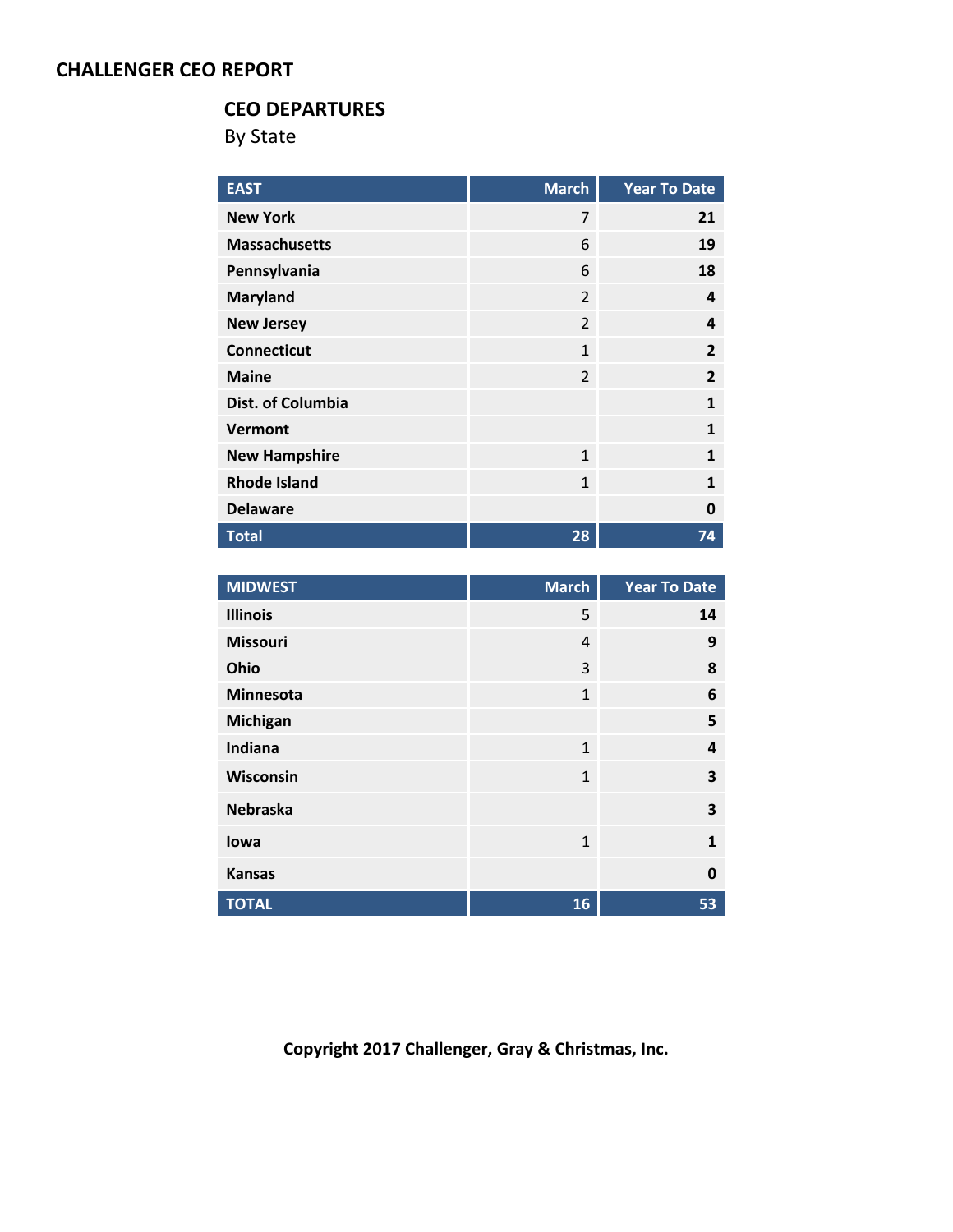# **CEO DEPARTURES By State**

| <b>WEST</b>         | <b>March</b>   | <b>Year To Date</b> |
|---------------------|----------------|---------------------|
| <b>California</b>   | 19             | 41                  |
| <b>Texas</b>        | $\overline{7}$ | 29                  |
| Colorado            | $\overline{7}$ | 12                  |
| Washington          |                | 8                   |
| Arizona             | 3              | 8                   |
| Oregon              | $\overline{1}$ | 7                   |
| <b>New Mexico</b>   |                | $\overline{2}$      |
| Idaho               | $\mathbf{1}$   | $\overline{2}$      |
| <b>South Dakota</b> | $\mathbf{1}$   | $\overline{2}$      |
| <b>Hawaii</b>       |                | $\overline{2}$      |
| <b>North Dakota</b> |                | $\overline{2}$      |
| <b>Nevada</b>       |                | $\mathbf{1}$        |
| <b>Oklahoma</b>     |                | 0                   |
| Wyoming             |                | $\mathbf 0$         |
| Utah                |                | 0                   |
| <b>Alaska</b>       |                | 0                   |
| <b>Montana</b>      |                | 0                   |
| <b>TOTAL</b>        | 39             | 116                 |

| <b>SOUTH</b>         | <b>March</b>   | <b>Year To Date</b> |
|----------------------|----------------|---------------------|
| <b>Florida</b>       | $\overline{2}$ | 12                  |
| <b>Tennessee</b>     | $\mathbf{1}$   | 9                   |
| Georgia              | 3              | 9                   |
| Virginia             | $\overline{2}$ | $\overline{7}$      |
| N. Carolina          | $\mathbf{1}$   | 5                   |
| Louisiana            | $\overline{2}$ | 4                   |
| Alabama              | 3              | 4                   |
| <b>Arkansas</b>      | $\mathbf{1}$   | 3                   |
| S. Carolina          | $\overline{2}$ | $\overline{2}$      |
| Mississippi          |                | $\overline{2}$      |
| Kentucky             | $\mathbf{1}$   | $\mathbf{1}$        |
| <b>West Virginia</b> |                | 0                   |
| <b>TOTAL</b>         | 18             | 58                  |